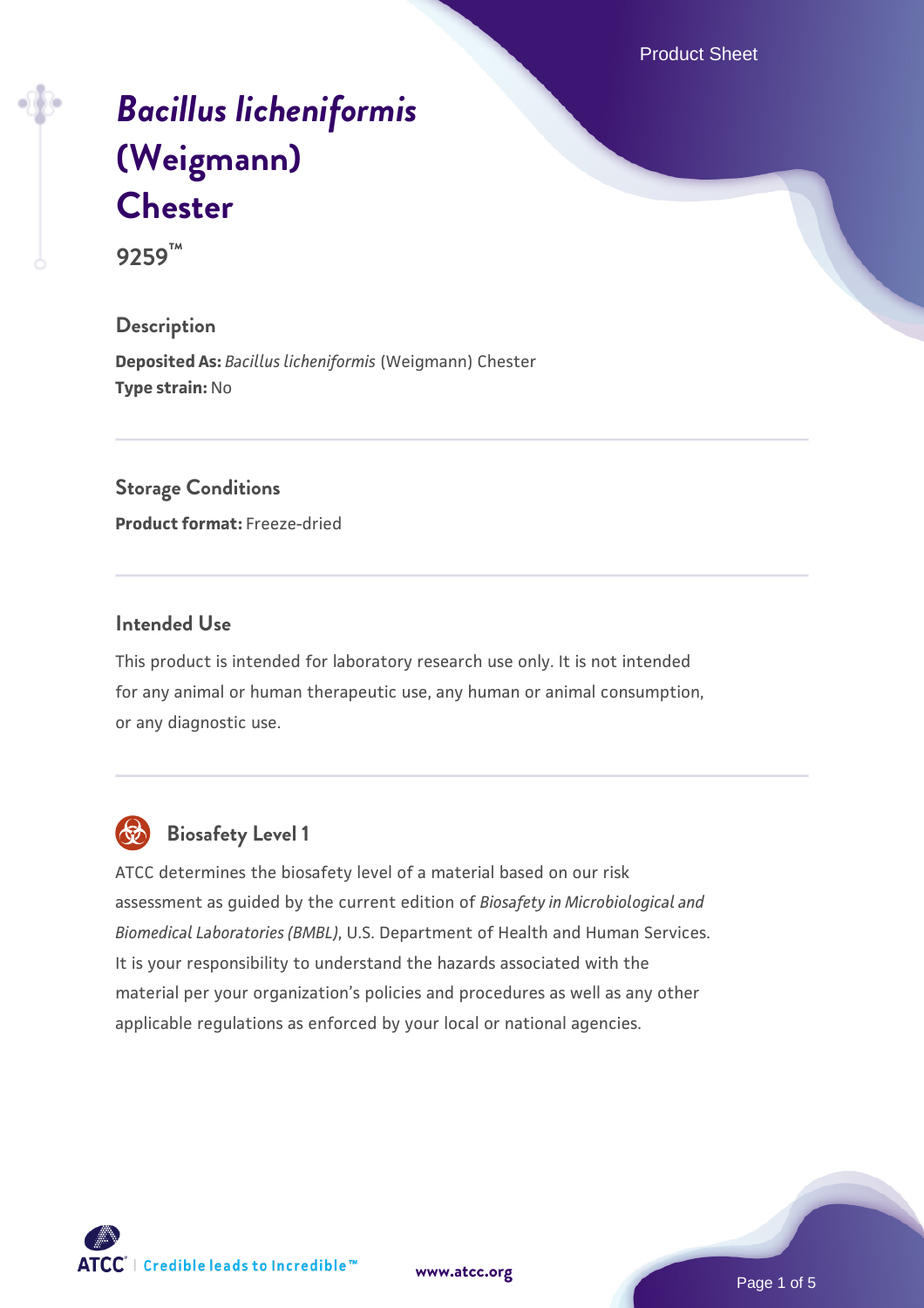ATCC highly recommends that appropriate personal protective equipment is always used when handling vials. For cultures that require storage in liquid nitrogen, it is important to note that some vials may leak when submersed in liquid nitrogen and will slowly fill with liquid nitrogen. Upon thawing, the conversion of the liquid nitrogen back to its gas phase may result in the vial exploding or blowing off its cap with dangerous force creating flying debris. Unless necessary, ATCC recommends that these cultures be stored in the vapor phase of liquid nitrogen rather than submersed in liquid nitrogen.

# **Certificate of Analysis**

For batch-specific test results, refer to the applicable certificate of analysis that can be found at www.atcc.org.

# **Growth Conditions**

**Medium:**  [ATCC Medium 3: Nutrient agar or nutrient broth](https://www.atcc.org/-/media/product-assets/documents/microbial-media-formulations/3/atcc-medium-3.pdf?rev=7510837507e64d849c62a46b5b2197a1) **Temperature:** 30°C

# **Handling Procedures**

1. Open vial according to enclosed instructions.

**2. Using a single tube of #3 broth (5 to 6 ml), withdraw approximately 0.5 to 1.0 ml with a Pasteur or 1.0 ml pipette. Rehydrate the entire pellet.**

**3. Aseptically transfer this aliquot back into the broth tube. Mix well.**

**4. Use several drops of the suspension to inoculate a #3 agar slant and/or**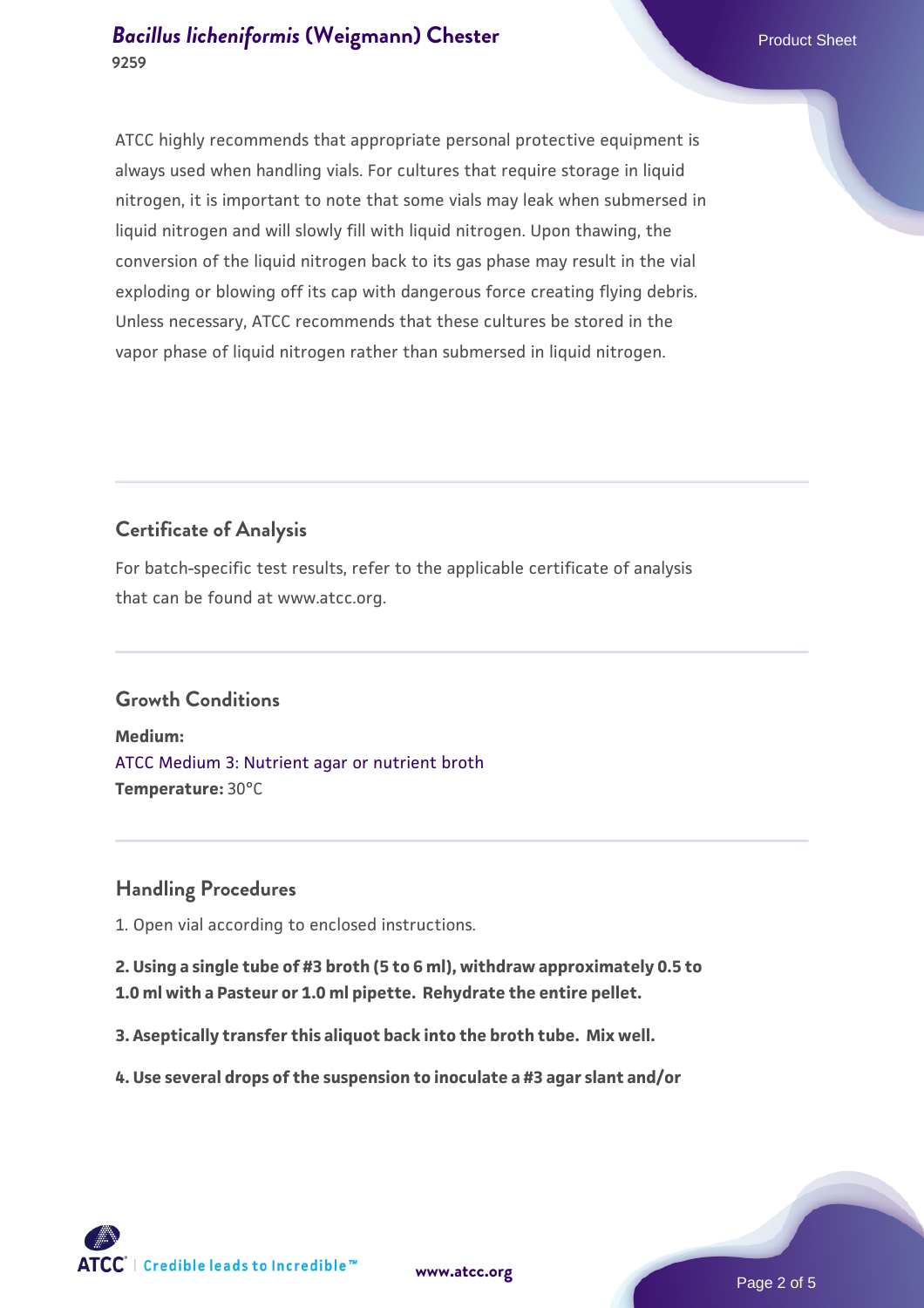**9259**

#### **plate.**

5. Incubate the tubes and plate at 30°C for 24-48 hours.

#### **Notes**

Two colony types are observed on #3 agar. One is entire, glistening, smooth and convex and the other is flat, irregular and erose.

Additional information on this culture is available on the ATCC<sup>®</sup> web site at www.atcc.org.

# **Material Citation**

If use of this material results in a scientific publication, please cite the material in the following manner: *Bacillus licheniformis* (Weigmann) Chester (ATCC 9259)

#### **References**

References and other information relating to this material are available at www.atcc.org.

# **Warranty**

The product is provided 'AS IS' and the viability of ATCC® products is warranted for 30 days from the date of shipment, provided that the customer has stored and handled the product according to the information included on the product information sheet, website, and Certificate of Analysis. For living cultures, ATCC lists the media formulation and reagents that have been found to be effective for the product. While other

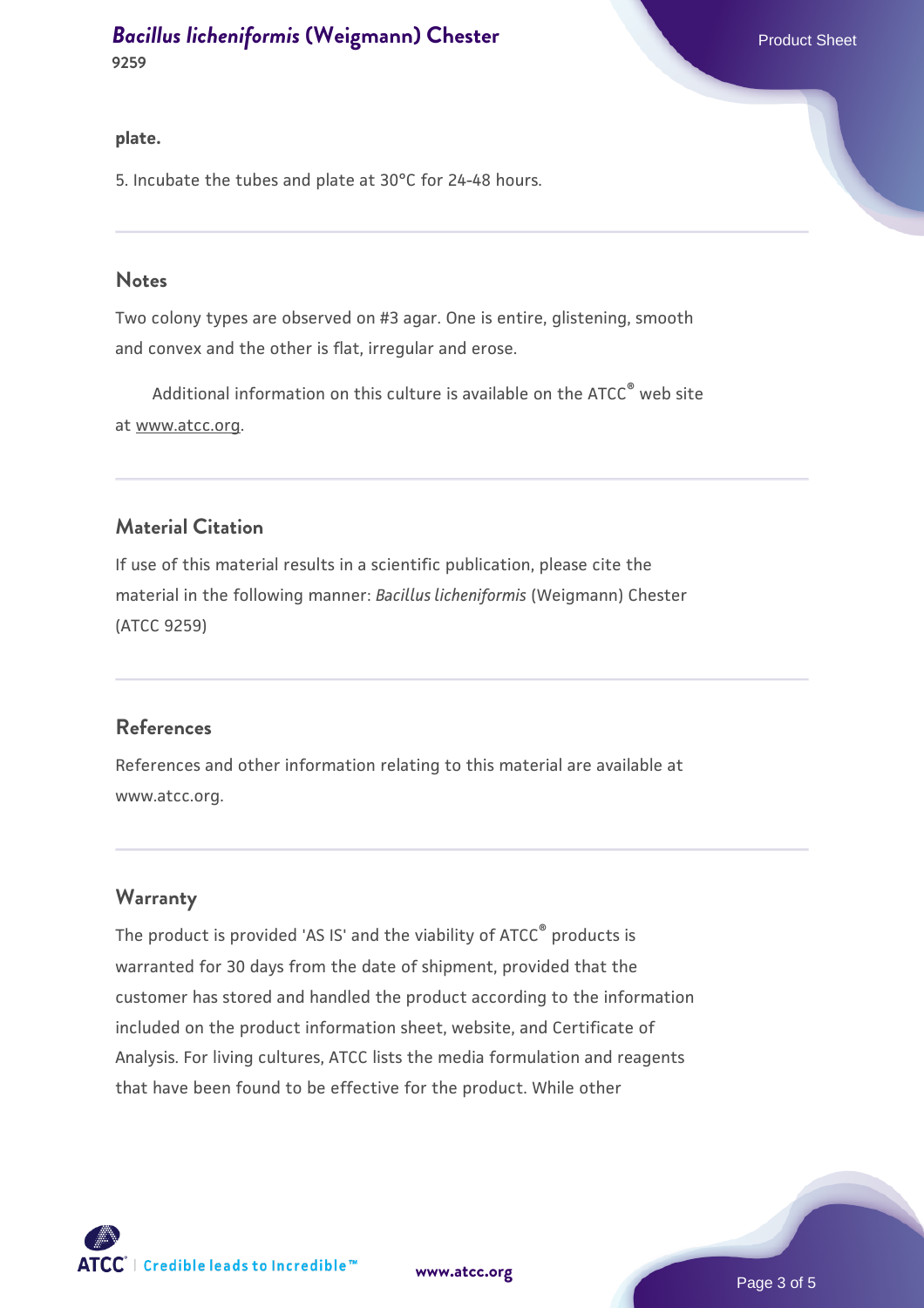unspecified media and reagents may also produce satisfactory results, a change in the ATCC and/or depositor-recommended protocols may affect the recovery, growth, and/or function of the product. If an alternative medium formulation or reagent is used, the ATCC warranty for viability is no longer valid. Except as expressly set forth herein, no other warranties of any kind are provided, express or implied, including, but not limited to, any implied warranties of merchantability, fitness for a particular purpose, manufacture according to cGMP standards, typicality, safety, accuracy, and/or noninfringement.

# **Disclaimers**

This product is intended for laboratory research use only. It is not intended for any animal or human therapeutic use, any human or animal consumption, or any diagnostic use. Any proposed commercial use is prohibited without a license from ATCC.

While ATCC uses reasonable efforts to include accurate and up-to-date information on this product sheet, ATCC makes no warranties or representations as to its accuracy. Citations from scientific literature and patents are provided for informational purposes only. ATCC does not warrant that such information has been confirmed to be accurate or complete and the customer bears the sole responsibility of confirming the accuracy and completeness of any such information.

This product is sent on the condition that the customer is responsible for and assumes all risk and responsibility in connection with the receipt, handling, storage, disposal, and use of the ATCC product including without limitation taking all appropriate safety and handling precautions to minimize health or environmental risk. As a condition of receiving the material, the customer agrees that any activity undertaken with the ATCC product and any progeny or modifications will be conducted in compliance with all applicable laws, regulations, and guidelines. This product is provided 'AS IS' with no representations or warranties whatsoever except as expressly set forth herein and in no event shall ATCC, its parents, subsidiaries, directors, officers,